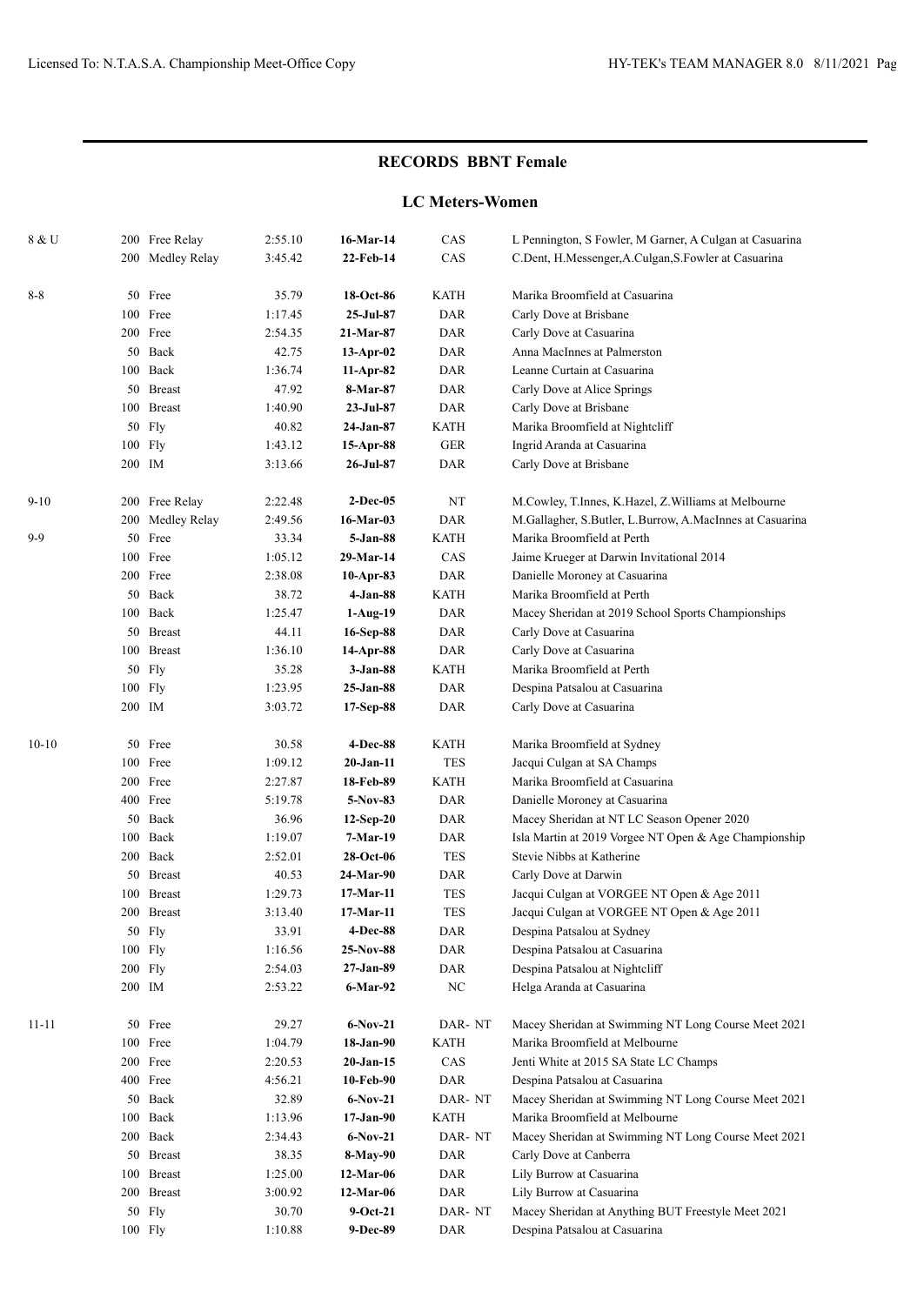|           | <b>RECORDS BBNT Female</b> |                  |          |                 |                              |                                                                         |  |  |  |
|-----------|----------------------------|------------------|----------|-----------------|------------------------------|-------------------------------------------------------------------------|--|--|--|
| $11 - 11$ |                            | 200 Fly          | 2:35.11  | 10-Dec-89       | DAR                          | Despina Patsalou at Casuarina                                           |  |  |  |
|           | 200 IM                     |                  | 2:42.52  | 18-Sep-21       | DAR-NT                       | Macey Sheridan at Nightcliff Invitational                               |  |  |  |
| $11 - 12$ | 200                        | Free Relay       | 2:02.30  | $29-Nov-15$     | $_{\rm NT}$                  | P.Lawson, E.Portelli, R.Materazzo, J.White at PSG 2015                  |  |  |  |
|           |                            | 200 Medley Relay | 2:19.72  | $3-Jan-12$      | NT                           | Rochelle Basset, Jacqui Culgan, Emily Jones, Jayde Freeman at SA Champs |  |  |  |
| 12 & U    |                            | 200 Free Relay   | 2:02.30  | $29-Nov-15$     | NT                           | P.Lawson, E.Portelli, R.Materazzo, J.White at PSG 2015                  |  |  |  |
|           |                            | 200 Medley Relay | 2:19.72  | $3-Jan-12$      | NT                           | Rochelle Basset, Jacqui Culgan, Emily Jones, Jayde Freeman at SA Champs |  |  |  |
| 12-12     |                            | 50 Free          | 28.36    | <b>7-Dec-90</b> | <b>KATH</b>                  | Marika Broomfield at Brisbane                                           |  |  |  |
|           |                            | 100 Free         | 1:02.52  | $22-Nov-00$     | CAS                          | Dani Miatke at Casuarina                                                |  |  |  |
|           |                            | 200 Free         | 2:14.50  | $22-Nov-00$     | CAS                          | Danni Miatke at Casuarina                                               |  |  |  |
|           |                            | 400 Free         | 4:42.56  | 15-Feb-91       | $_{\mathrm{NC}}$             | Despina Patsalou at Casuarina                                           |  |  |  |
|           |                            | 800 Free         | 9:54.36  | 18-Mar-00       | DAR                          | Rachael Clelland at Casuarina                                           |  |  |  |
|           |                            | 1500 Free        | 18:45.76 | 27-Jan-91       | $_{\mathrm{NC}}$             | Despina Patsalou at Nightcliff                                          |  |  |  |
|           |                            | 50 Back          | 33.25    | 11-Mar-05       | DAR                          | Sarah Butler at Casuarina                                               |  |  |  |
|           | 100                        | Back             | 1:11.13  | $22-Nov-00$     | CAS                          | Danni Miatke Casaurina                                                  |  |  |  |
|           |                            | 200 Back         | 2:31.22  | 4-Nov-00        | CAS                          | Danni Miatke Casaurina                                                  |  |  |  |
|           |                            | 50 Breast        | 37.41    | 22-Mar-02       | <b>DAR</b>                   | Samantha Carmichael                                                     |  |  |  |
|           |                            | 100 Breast       | 1:21.48  | $10-Mar-02$     | <b>DAR</b>                   | Samantha Carmichael                                                     |  |  |  |
|           |                            | 200 Breast       | 2:50.00  | 16-May-07       | DAR                          | Lily Burrow at Casuarina                                                |  |  |  |
|           |                            | 50 Fly           | 30.91    | $22-Nov-00$     | CAS                          | Danni Miatke Casaurina                                                  |  |  |  |
|           |                            | 100 Fly          | 1:09.91  | 27-Oct-90       | DAR                          | Despina Patsalou at Casuarina                                           |  |  |  |
|           |                            | 200 Fly          | 2:31.67  | 16-Feb-91       | $_{\mathrm{NC}}$             | Despina Patsalou at Casuarina                                           |  |  |  |
|           | 200 IM                     |                  | 2:31.77  | 18-Jan-91       | $\rm NC$                     | Carly Dove at Melbourne                                                 |  |  |  |
|           |                            | 400 IM           | 5:30.69  | 17-Feb-91       | $_{\mathrm{NC}}$             | Carly Dove at Casuarina                                                 |  |  |  |
| $13 - 13$ |                            | 50 Free          | 27.26    | $21-Oct-01$     | CAS                          | Danni Miatke Katherine                                                  |  |  |  |
|           |                            | 100 Free         | 59.37    | $19-Apr-01$     | CAS                          | Danni Miatke at Melbourne                                               |  |  |  |
|           |                            | 200 Free         | 2:11.66  | $20$ -May-01    | CAS                          | Danni Miatke at Casuarina                                               |  |  |  |
|           |                            | 400 Free         | 4:35.75  | 1-Feb-92        | $_{\mathrm{NC}}$             | Despina Patsalou at Casuarina                                           |  |  |  |
|           |                            | 800 Free         | 9:32.35  | 5-May-01        | DAR                          | Rachael Clelland at Casuarina                                           |  |  |  |
|           |                            | 1500 Free        | 18:04.56 | 25-Jan-92       | $_{\mathrm{NC}}$             | Despina Patsalou at Casuarina                                           |  |  |  |
|           |                            | 50 Back          | 31.78    | 24-Mar-01       | CAS                          | Danni Miatke at Hobart                                                  |  |  |  |
|           |                            | 100 Back         | 1:07.26  | $19-Apr-01$     | CAS                          | Danni Miatke at Melbourne                                               |  |  |  |
|           |                            | 200 Back         | 2:26.70  | 8-Jan-01        | CAS                          | Danni Miatke Brisbane                                                   |  |  |  |
|           |                            | 50 Breast        | 36.29    | $23-Jan-14$     | $\ensuremath{\mathsf{ALCE}}$ | Abbey Brown at 2014 SA State LC                                         |  |  |  |
|           |                            | 100 Breast       | 1:20.45  | $12-Jan-03$     | DAR                          | Samantha Carmichael at Brisbane                                         |  |  |  |
|           |                            | 200 Breast       | 2:49.80  | $27-Apr-03$     | DAR                          | Samantha Carmichael at Brisbane                                         |  |  |  |
|           |                            | 50 Fly           | 29.16    | $20-May-01$     | CAS                          | Danni Miatke at Casuarina                                               |  |  |  |
|           |                            | 100 Fly          | 1:07.61  | $20-May-01$     | CAS                          | Danni Miatke at Casuarina                                               |  |  |  |
|           |                            | 200 Fly          | 2:27.96  | 18-Apr-95       | DAR                          | Aimee Cantrell at Adelaide                                              |  |  |  |
|           | 200 IM                     |                  | 2:29.62  | $20-Apr-92$     | $_{\mathrm{NC}}$             | Carly Dove at Adelaide                                                  |  |  |  |
|           | 400 IM                     |                  | 5:29.03  | $23-Nov-91$     | NC                           | Carly Dove at Casuarina                                                 |  |  |  |
| 13-14     |                            | 200 Free Relay   | 1:57.00  | $21-Ju-14$      | $_{\rm NT}$                  | R Yun, K Garner, L McSkimming, J Culgan at SSA 2014                     |  |  |  |
|           |                            | 200 Medley Relay | 2:12.20  | 28-Nov-05       | $_{\rm NT}$                  | S.Butler, K.King, L.Burrow, E.Sheldon at Melbourne                      |  |  |  |
| 13 & O    |                            | 200 Free Relay   | 1:52.34  | $4-Mar-21$      | DAR-NT                       | Darwin<br>T. Hutton, T. Walo, A. Culgan, S. Walo                        |  |  |  |
|           |                            | 200 Medley Relay | 2:06.40  | $16$ -Apr-05    | $_{\rm NT}$                  | L.Eadie, S.Carmichael, H.McKinnon, R. Mclean at Brisbane                |  |  |  |
| 14-14     |                            | 50 Free          | 26.67    | $9-Apr-02$      | CAS                          | Danni Miatke at Sydney                                                  |  |  |  |
|           |                            | 100 Free         | 57.65    | $9-Apr-02$      | CAS                          | Danni Miatke at Sydney                                                  |  |  |  |
|           |                            | 200 Free         | 2:03.47  | $11-Apr-02$     | CAS                          | Danni Miake at Sydney                                                   |  |  |  |
|           |                            | 400 Free         | 4:29.07  | 6-Sep-86        | $_{\mathrm{NC}}$             | Megan Fanning at Canberra                                               |  |  |  |
|           |                            | 800 Free         | 9:19.11  | 13-Mar-93       | $_{\mathrm{NC}}$             | Carly Dove at Casuarina                                                 |  |  |  |
|           |                            | 1500 Free        | 17:58.11 | $1-Mar-87$      | $_{\mathrm{NC}}$             | Karyn Pile at Adelaide                                                  |  |  |  |
|           |                            | 50 Back          | 30.96    | $20-Sep-02$     | CAS                          | Danni Miatke Casuarina                                                  |  |  |  |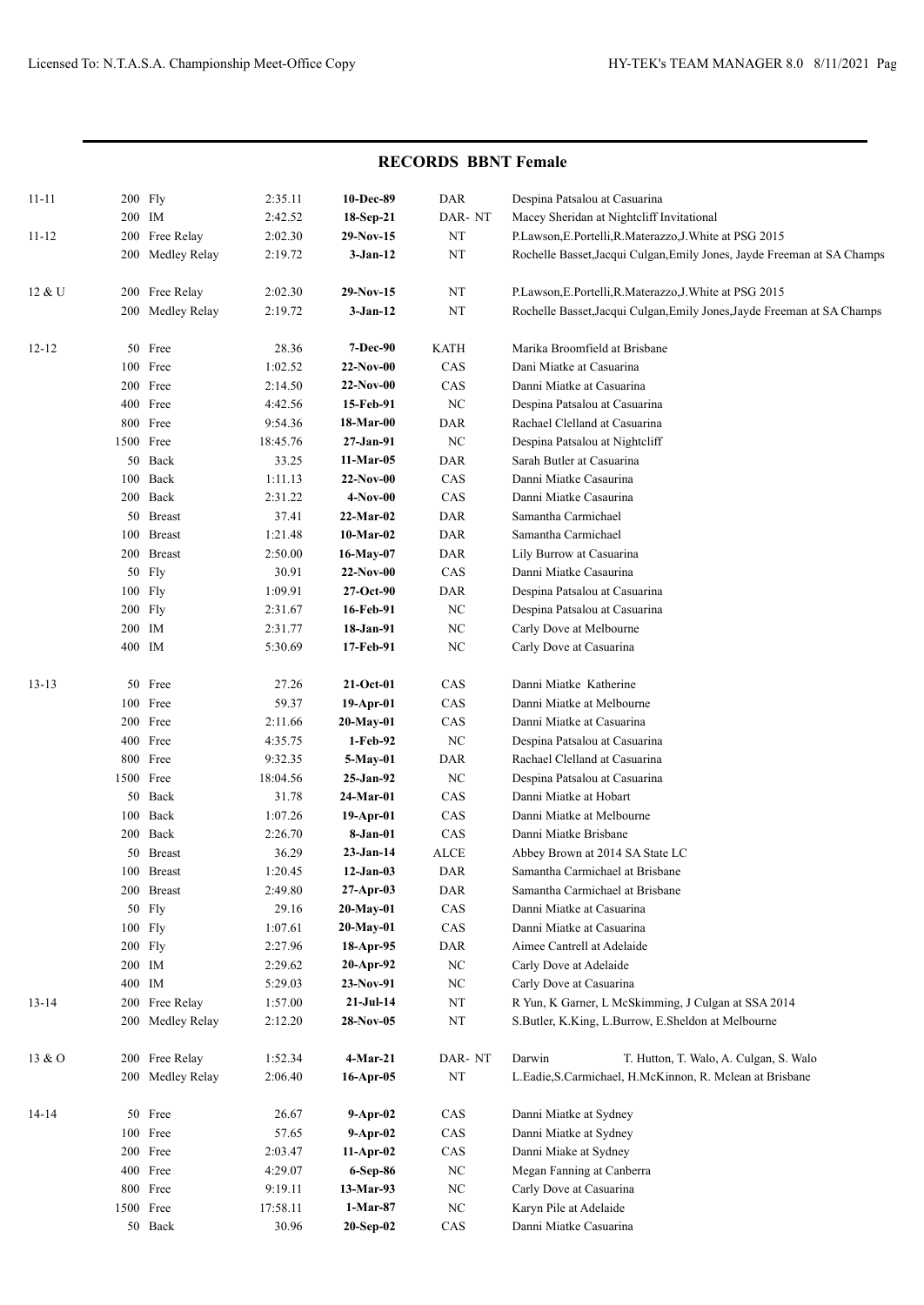|           |           |                  |          |                 | INECOINDO DDIVI FUIIAIU |                                                                |
|-----------|-----------|------------------|----------|-----------------|-------------------------|----------------------------------------------------------------|
| $14 - 14$ |           | 100 Back         | 1:07.79  | $11-Apr-02$     | CAS                     | Dianni Miatke at Sydney                                        |
|           |           | 200 Back         | 2:25.99  | 21-Jan-10       | <b>TES</b>              | Stevie Nibbs at Adelaide                                       |
|           |           | 50 Breast        | 35.83    | <b>6-Dec-18</b> | NT                      | Sienna Walo at 10th BIMPNT-EAGA Friendship Games               |
|           |           | 100 Breast       | 1:18.15  | 7-Apr-96        | ALCE                    | Terri Jennings at Brisbane                                     |
|           |           | 200 Breast       | 2:43.58  | 11-Dec-05       | CAS                     | Kia King at Brisbane                                           |
|           | 50        | Fly              | 28.52    | $20-Sep-02$     | CAS                     | Danni Miatke at Casuarina                                      |
|           | 100 Fly   |                  | 1:02.02  | $9-Apr-02$      | CAS                     | Danni Miatke at Sydney                                         |
|           | 200 Fly   |                  | 2:25.15  | $7-Mar-02$      | CAS                     | Danni Miatke at Casuarina                                      |
|           | 200 IM    |                  | 2:24.51  | 9-Mar-02        | CAS                     | Danni Miatke at Casuarina                                      |
|           | 400 IM    |                  | 5:16.88  | 24-Aug-02       | DAR                     | Rachael Clelland at Casuarina                                  |
| $15 - 15$ | 50        | Free             | 27.73    | $24-Nov-17$     | <b>DAR</b>              | Isabella Tinning at Casuarina Storm Invitational 2017          |
|           |           | 100 Free         | 58.58    | $12-Jan-03$     | CAS                     | Hayley McKinnon Brisbane                                       |
|           |           | 200 Free         | 2:05.91  | 18-Apr-87       | $_{\mathrm{NC}}$        | Megan Fanning at Adelaide                                      |
|           |           | 400 Free         | 4:25.81  | 15-Jan-87       | NC                      | Megan Fanning at Perth                                         |
|           |           | 800 Free         | 9:15.92  | 7-Feb-87        | $_{\mathrm{NC}}$        | Megan Fanning at Casuarina                                     |
|           | 1500 Free |                  | 17:28.75 | 7-Feb-87        | NC                      | Megan Fanning at Casuarina                                     |
|           |           | 50 Back          | 31.90    | $11-Apr-07$     | <b>DAR</b>              | Sarah Butler at Perth                                          |
|           |           | 100 Back         | 1:08.94  | 6-Dec-86        | $_{\mathrm{NC}}$        | Megan Fanning at Casuarina                                     |
|           |           | 200 Back         | 2:30.37  | 28-Feb-85       | DAR                     | Louise Collins at Canberra                                     |
|           |           | 50 Breast        | 35.50    | $1-Dec-08$      | $_{\rm NT}$             | Rhiannon Barnard at Canberra                                   |
|           | 100       | <b>Breast</b>    | 1:16.63  | 14-Dec-06       | CAS                     | Kia King at Brisbane                                           |
|           |           | 200 Breast       | 2:41.66  | 14-Dec-06       | CAS                     | Kia King at Brisbane                                           |
|           | 50        | Fly              | 30.24    | 4-Mar-21        | DAR-NT                  | Allison Culgan at 2021 NT Open & Age Championships             |
|           | 100 Fly   |                  | 1:04.06  | $27-Apr-03$     | CAS                     | Hayley McKinnon at Brisbane                                    |
|           | 200 Fly   |                  | 2:21.11  | 8-Jan-96        | <b>ALCE</b>             | Kerrylee Taylor at Brisbane                                    |
|           | 200 IM    |                  | 2:25.30  | 14-Dec-06       | CAS                     | Kia King at Brisbane                                           |
|           | 400 IM    |                  | 5:17.41  | $4-Jan-87$      | $_{\mathrm{NC}}$        | Megan Fanning at Perth                                         |
| $15-16$   | 200       | Free Relay       | 1:55.44  | $27-Apr-19$     | $_{\rm NT}$             | S Walo, J White, R Materazzo, M Wallace at Arafura Games 2019  |
|           |           | 200 Medley Relay | 2:10.16  | 28-Apr-19       | NT                      | S Walo, T Walo, J White & R Materazzo at Arafura Games 2019    |
| $16-16$   | 50        | Free             | 27.30    | $8-Jan-21$      | <b>DAR</b>              | Sienna Walo at 2021 SA Country Championships                   |
|           |           | 100 Free         | 58.90    | 11-Mar-04       | CAS                     | Hayley McKinnon at Casuarina                                   |
|           |           | 200 Free         | 2:04.76  | $4$ -Apr-88     | $_{\mathrm{NC}}$        | Megan Fanning at Brisbane                                      |
|           | 400       | Free             | 4:24.82  | 12-Feb-88       | $_{\mathrm{NC}}$        | Megan Fanning at Casuarina                                     |
|           |           | 800 Free         | 9:11.36  | $13-May-79$     | CAS                     | Christine Jeffs at Casuarina                                   |
|           | 1500 Free |                  | 17:35.19 | $12-Jan-03$     | $\rm CAS$               | Megan Warham at Brisbane                                       |
|           | 50        | Back             | 32.08    | 8-Jan-21        | DAR                     | Sienna Walo at 2021 SA Country Championships                   |
|           | 100       | Back             | 1:09.21  | $1-Jan-00$      |                         | <b>Standard Time</b>                                           |
|           | 200       | Back             | 2:30.37  | $1-Jan-00$      |                         | <b>Standard Time</b>                                           |
|           | 50        | <b>Breast</b>    | 35.19    | $4-Mar-21$      | DAR-NT                  | Sienna Walo at 2021 NT Open & Age Championships                |
|           | 100       | <b>Breast</b>    | 1:14.72  | $11-Apr-07$     | $\rm CAS$               | Kia King at Perth                                              |
|           | 200       | <b>Breast</b>    | 2:39.55  | 11-Apr-07       | $\rm CAS$               | Kia King at Perth                                              |
|           | 50        | Fly              | 29.82    | 7-May-95        | $\rm NC$                | Carly Dove at Casuarina                                        |
|           | 100 Fly   |                  | 1:04.39  | 26-Jan-97       | $\operatorname{ALCE}$   | Kerrylee Taylor at Adelaide                                    |
|           | 200 Fly   |                  | 2:19.46  | 24-Jan-97       | $\operatorname{ALCE}$   | Kerrylee Taylor at Adelaide                                    |
|           | 200 IM    |                  | 2:23.48  | 6-Apr-88        | $_{\mathrm{NC}}$        | Megan Fanning at Brisbane                                      |
|           | 400 IM    |                  | 5:19.88  | $7-Mar-20$      | $\rm CAS$               | Rosanna Materazzo at 2020 NT Open & Age                        |
| 17-17     | 50        | Free             | 27.19    | 18-Sep-21       | DAR-NT                  | Sienna Walo at Nightcliff Invitational                         |
|           | 100       | Free             | 57.82    | $12-Jan-05$     | CAS                     | Hayley McKinnon at Sydney                                      |
|           |           | 200 Free         | 2:03.70  | $12-Jan-05$     | $\rm CAS$               | Hayley McKinnon at Sydney                                      |
|           |           | 400 Free         | 4:29.06  | 25-Mar-89       | $_{\mathrm{NC}}$        | Megan Fanning at Perth                                         |
|           |           | 800 Free         | 9:15.92  | $1-Jan-00$      |                         | <b>Standard Time</b>                                           |
|           | 1500 Free |                  | 18:20.63 | $16$ -Jan-18    | DAR                     | Lauren McSkimming at 2018 SA State LC Championships            |
|           |           | 50 Back          | 32.08    | 8-Mar-12        | DAR                     | SAVANNAH ROSSINGH at 2012 Vorgee NT Open and Age Championships |

## **RECORDS BBNT Female**